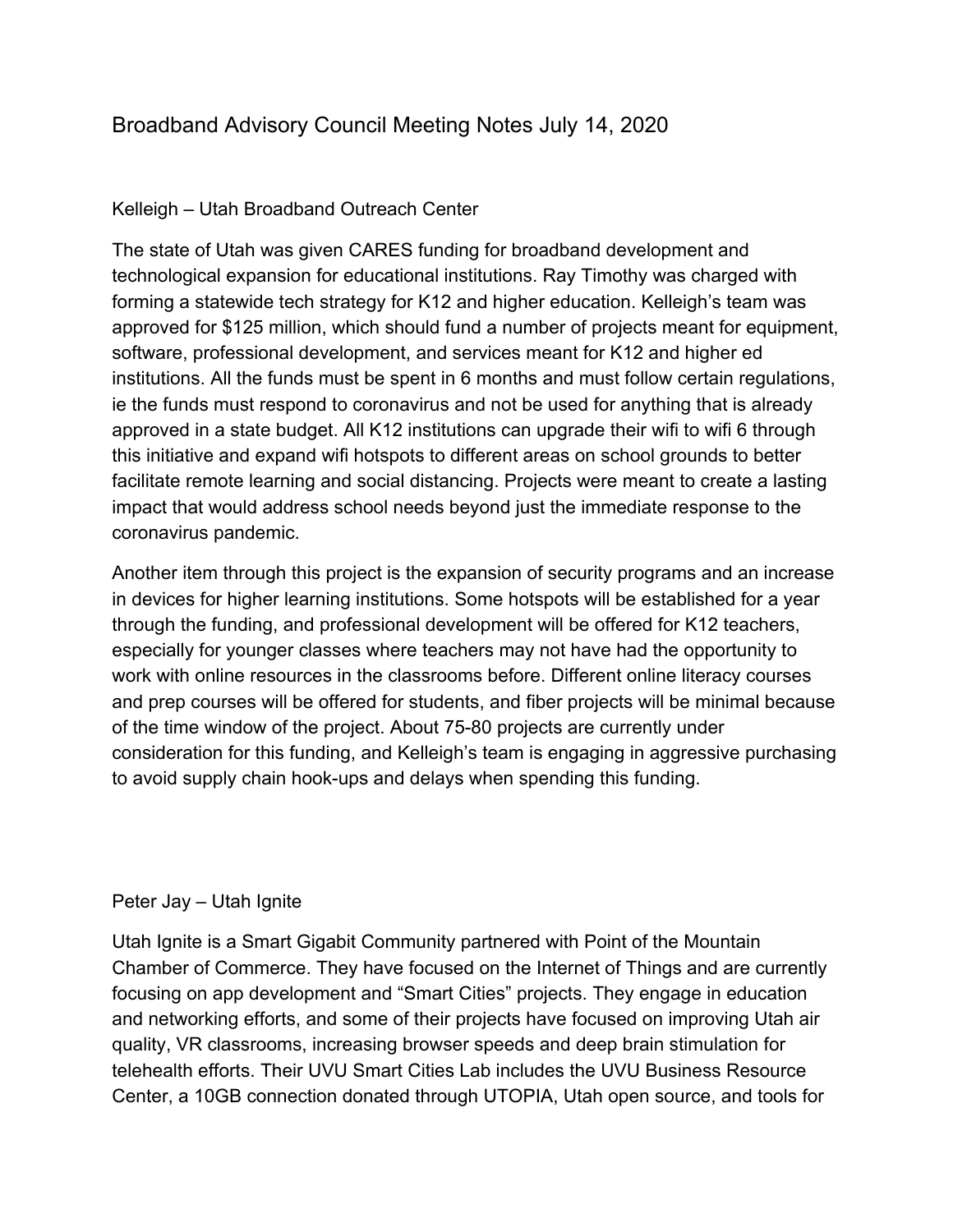app development. There are also a number of federal grants related to Smart City Development.

# Jeff Egly - UETN

Manila and Dutch John in Daggett County are being connected to Vernal through fiber expansions by Strata Networks, and San Juan County is also expanding their fiber connections. This is the first major installation of fiber connections for Daggett County. The San Juan County projects connects libraries and schools in White Mesa (Ute Tribe), Montezuma Creek, and Bluff to Blanding through 42 miles of fiber cable. Collaboration with the Bureau of Indian Affairs and Ute and Navajo tribal officials have slowed the project a bit because of approvals that need to be made. The outbreak issues and face-to-face aspect of moving this project along have also stalled progress. Expansions to Monument Valley and Navajo Mountain still need to be approved. Brock O'Hansen from Emery Telecomm spoke up and gave an update on how everything is ready for construction on the Navajo portion of the project, they are just waiting for BIA signing off. Dave Ryan also spoke up and emphasized how fiber installation is ahead of schedule in Daggett County. Melinda Talbot with UETN asked Dave what the turn-up date would be, and Dave estimated the first or second week of August. James Toledo of the Utah Department of Indian Affairs offered to reach out to the federl Bureau of Indian Affairs from the Navajo side to get the San Juan project moving.

## Liz Gabbitas - State Library

Libraries have been told in the CARES Act to focus on digital network access, including procuring IT support and devices for public use. Utah libraries were given \$300,000 as part of this grant. The state wants to use CARES funds to expand broadband access and digital inclusion. Funds were used to help the broadband expansion for San Juan County libraries in Montezuma Creek and Bluff. Goshute Reservation communities also have an opportunity to be connected through EBS radios. White Mesa will also receive equipment through CARES funding after fiber expansion is completed. Half of the funds are reserved for digital inclusion, including direct grants and providing hotspots and approving other projects for local libraries. A workshop series is in the works for those who receive direct grants. About 15% of the remaining funds are being held for future allocation. Potential partnerships exist between libraries, schools, and communities for future projects, but libraries are also facing challenges regarding FCC restrictions and infrastructure.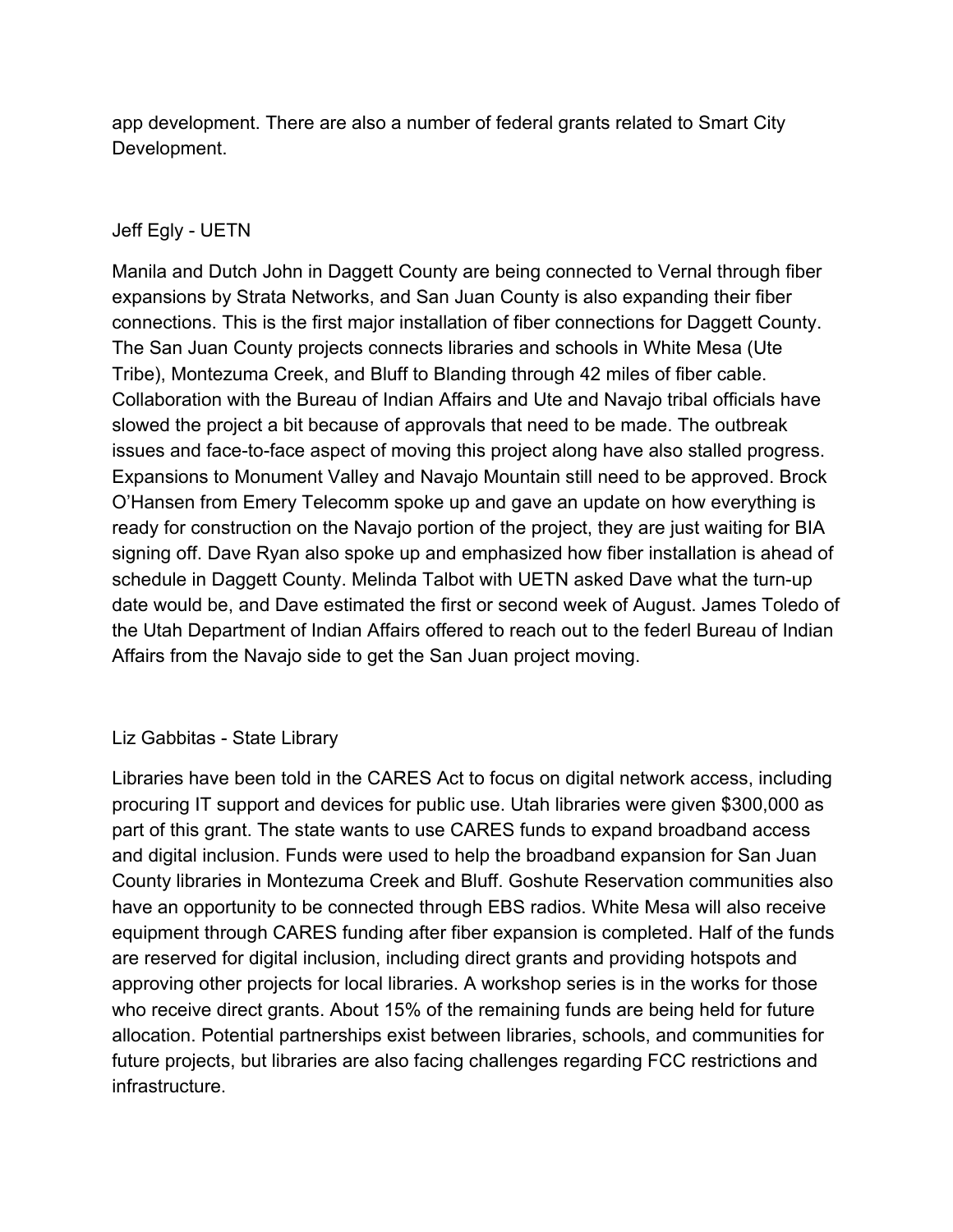#### Allison Stapleton-Shrivastava – GOED

Communities that were/are hard-hit by coronavirus are also typically are less connected than other groups. Almost half of San Juan County does not have broadband access, and native communities are particularly hard hit in both regards. San Juan county also had the worst broadband connectivity to unemployment ratio (68%) with the statewide ratio sitting at 15.8%. Households in counties hit hard by the pandemic are less likely to have access to broadband, whether in rural or urban counties (ie Davis and San Juan vs. their neighbors). Underserved communities go underserved in multiple ways. Glenn Ricart asked some clarifying questions on availability of broadband for households. Jacob Brace asked about social determinants of health and whether those played in to Allison's analysis. Douglas Meredith asked about the definition of broadband in the data, which was broadband internet presence in the home when looking at households. He also pointed out that the analysis fit well with a Pew analysis that was done recently.

#### Douglas Meredith – JSI, URTA

URTA has some data on how rural carriers addressed the challenge of covid-19. There was a pledge initiated by the FCC to address telecomm issues, and many rural carriers responded positively, offering speed programs and other perks through the early days of the pandemic. Many carriers are working with districts directly or UETN. Douglas stressed supply and demand for service and installation that was sparked by the pandemic and how that has influenced efforts to expand connectivity to different regions, even when faced with issues like permitting and high cost. Many people facing financial hardship cannot afford broadband, and will fall further behind in terms of education and quality of life because of it. Many do not meet minimum income requirements for government assistance. Jim Stewart jumped in and expressed how URTA and rural carriers have done a good job at assisting many households, and future plans should address their efforts.

#### Sarah Young – Utah Education Network

There are a lot of issues facing teachers and digital learning efforts. A lot of work has been done to increase capacity. Weber school district did some Canvas training for teachers, and expected half of the teachers to participate in the training, while actual turnout was about 90%. Teachers want to help and be effective but need some training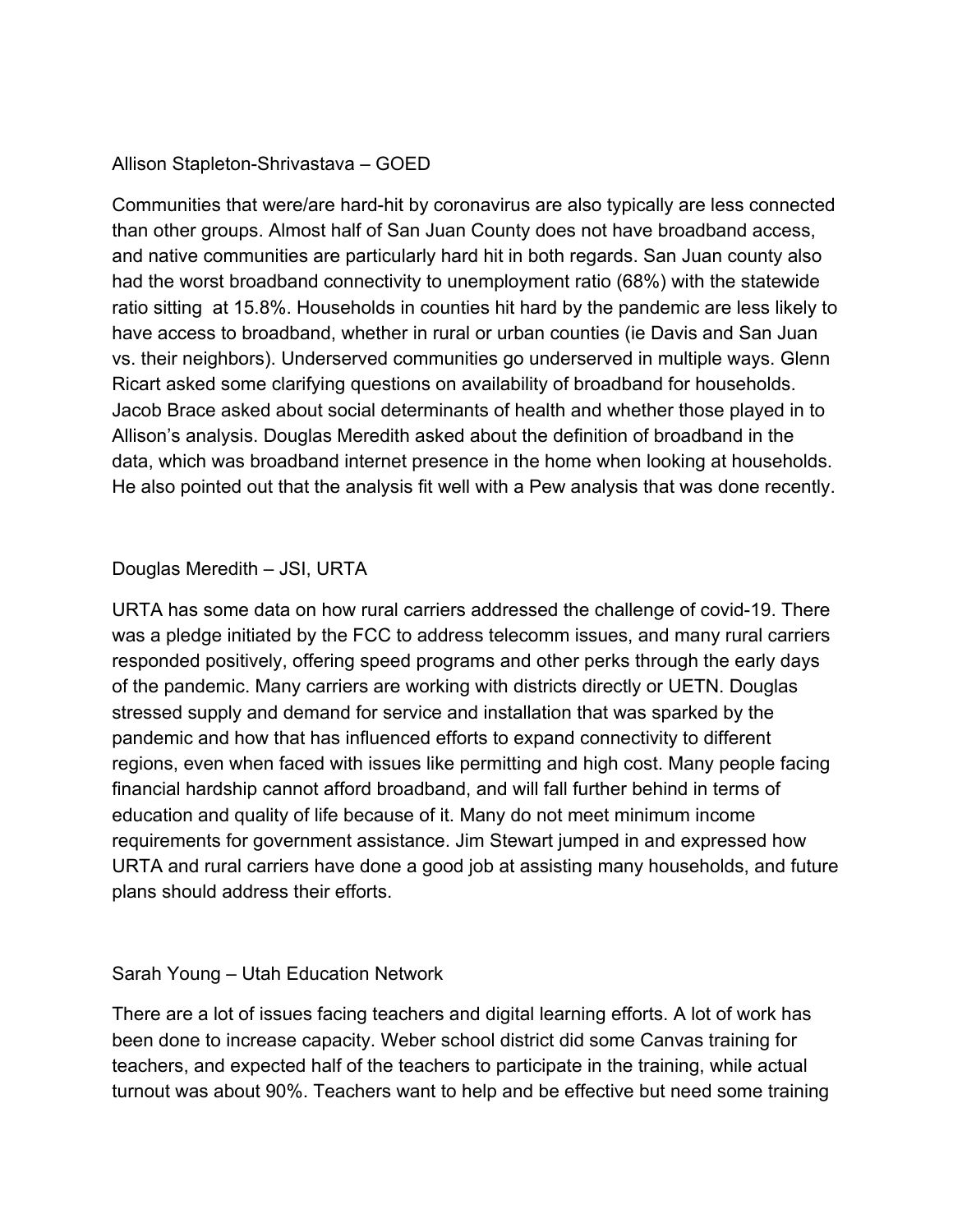and resources in order to implement it effectively. Douglas asked whether everyone in the state would be using the same platform, and Sarah emphasized that while many would be moving to Canvas, there would still be varied platforms in different districts, but efforts would be undertaken to minimize the number of platforms required by a single class for student participation.

#### Jim Stewart - Utah Education Network

Jim has heard estimates of 30% of students being held back at home once school starts again, so blended learning will not go away. District are undertaking schedule changes and pedagogical changes and cloud filtering to try and adapt. Jim stated that 400,000+ devices were taken home for remote learning at the end of school and expects maybe 600,000 devices being used in Utah for remote learning by students. There is some frustration because a lot of resources are tied up in schools for UEN, and if access to schools is limited then so is much of their support. Comcast and other corporations are stepping up to collaborate with schools and governments in order to address the issues that are arising from the coronavirus pandemic.

Rebecca Dilg asked the meeting whether there was any potential for state-led digital inclusion program. Jim Stewart emphasized a long-term investment in broadband and fiber for rural communities and underserved communities. Douglas Meredith referenced supply and demand again and the relationship between carriers and customers, which is partially enabled by government involvement. Roger Timmerman brought up how important broadband is and how it ought to be treated the same as roads and other utilities in terms of government sponsorship and community responsibility. Roger wants to see more competition so communities can get more involved in digital inclusion, especially for rural communities. Focus on broadband needs to replace focus on telephone landlines and other traditional yet archaic systems. Sarah Young also pointed out that it is vital to include Spanish-speaking communities by using multilingual tools. Vikram Ravi spoke up and stated that there's been a lack of funding for digital inclusion programs, especially for sustainable programs. Most private involvement seems to be a one-time deal. Vikram suggested setting up sustainable refurbishing ecosystems in Utah to sustain the efforts of state digital inclusion.